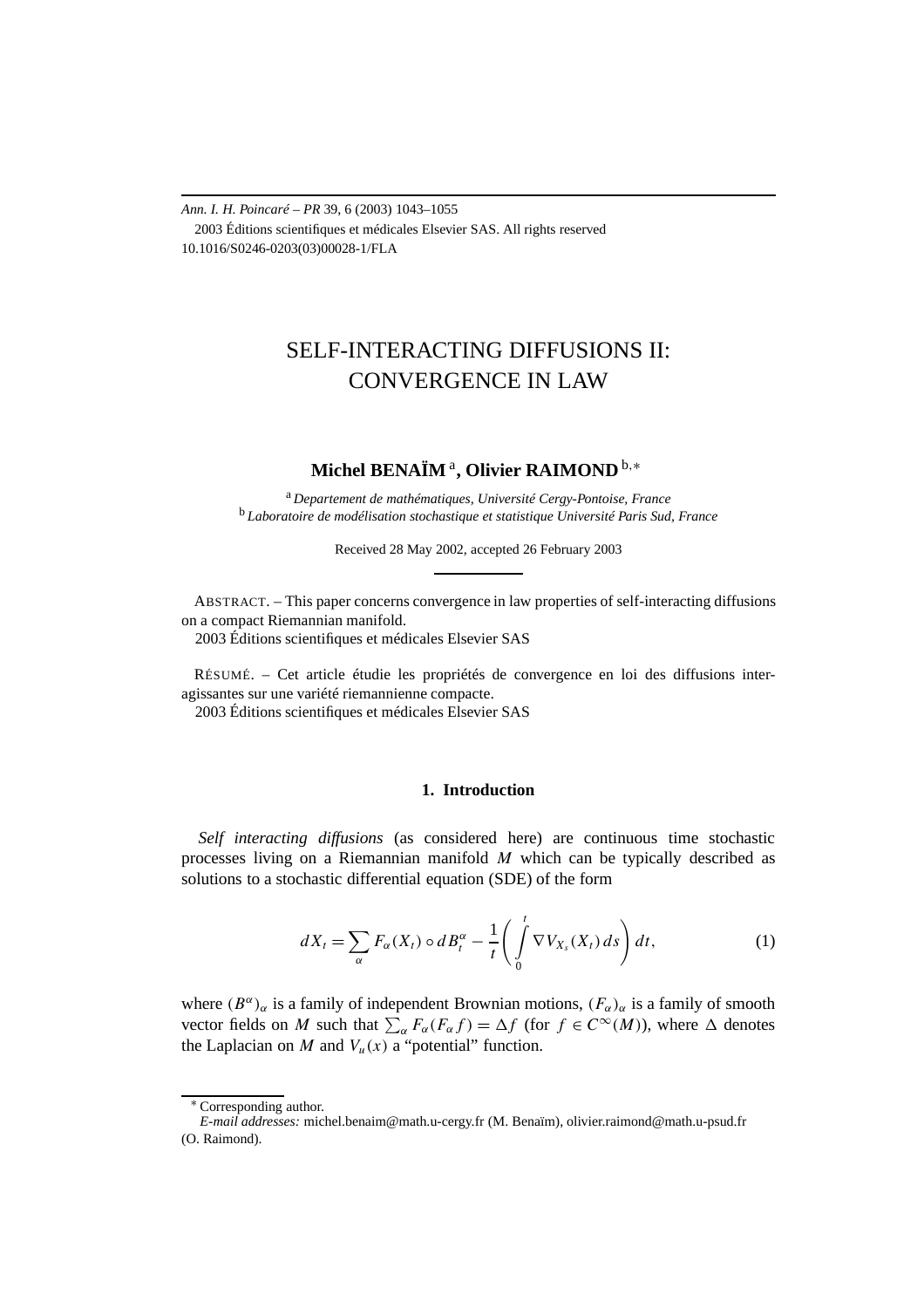These processes are characterized by the fact that the drift term in Eq. (1) depends both on the position of the process  $X_t$ , and its empirical occupation measure up to time *t*:

$$
\mu_t = \frac{1}{t} \int_0^t \delta_{X_s} ds. \tag{2}
$$

The asymptotic behavior of  $\{\mu_t\}$  is the subject of a recent paper by Benaïm, Ledoux and Raimond [1]. This paper provides tools and results which allow to describe the long term behavior of  $\{\mu_t\}$  in terms of the long term behavior of a certain deterministic semiflow  ${\Psi_t}_{t\geq0}$  defined on the space of probability measure on *M*. For instance, there are situations (depending on the shape of *V*) in which  $\{\mu_t\}$  converges almost surely to an equilibrium point  $\mu^*$  of  $\Psi$  and other situations where the limit set of  $\{\mu_i\}$  coincides almost surely with a periodic orbit for  $\Psi$  (see the examples in Section 4 of [1] and below in Section 7). In the simple case where  $\mu_t$  converges to  $\mu^*$  one expects  $(X_{t+s}, s \ge 0)$  to behave like a homogeneous diffusion of generator

$$
L_{\mu^*} = \frac{1}{2}\Delta + \langle \nabla V_{\mu^*}, \nabla \rangle,
$$

where  $V_{\mu^*}(x) = \int V_y(x) \mu^*(dy)$  and  $\langle \cdot, \cdot \rangle$  denotes the Riemannian inner product on *M*. The purpose of this note is to address this type of question.

In Section 2, following [1], self-interacting diffusions on a smooth compact manifold are defined. In Section 3, the basic tool of this paper is presented, namely the Girsanov transform.

In Section 4, we show that on the event " $\mu_t$  converges towards  $\mu^*$ ", the law of  $(X_{t+u}, u \ge 0)$  given  $\mathcal{B}_t = \sigma(X_s, s \le t)$  is asymptotically equal to the law of the diffusion with generator  $L_{\mu^*}$  and initial condition  $X_t$ .

In Section 5, we show that the law of  $X_{t+s(t)}$  given  $\mathcal{B}_t$  is asymptotically equal to  $\Pi(\mu_t)$ , the invariant probability measure of the diffusion with generator  $L_{\mu_t}$ ; provided  $s(t) \to \infty$  at a convenient rate. Moreover the law of  $X_t$  given  $\tilde{\Omega} = {\mu_t \to \mu^*}$  converges towards  $E[\mu^*|\Omega]$ . In particular, when  $P(\Omega) = 1$ ,  $X_t$  converges in law towards  $E[\mu^*]$ .

Section 6 generalizes results of Section 5 to the law of the process  $(X_{t+s(t)+v}, v \ge 0)$ .

In Section 7, examples developed in [1] and [2], for which  $\mu_t$  converges a.s. are presented.

## **2. Background and notation**

The notation and definitions here are from [1].

Throughout we let *M* denote a *d*-dimensional, compact connected smooth ( $C^{\infty}$ ) Riemannian manifold. Without loss of generality (see Nash [4]) we shall assume that *M* is isometrically embedded in  $\mathbb{R}^N$ . We denote  $C^r(M)$ ,  $0 \le r \le \infty$ , the space of  $C^r$ real valued functions on *M*.

Given a metric space  $E$  we let  $\mathcal{P}(E)$  denote the space of Borel probability measures on *E* equipped with the topology induced by the weak convergence. Recall that a sequence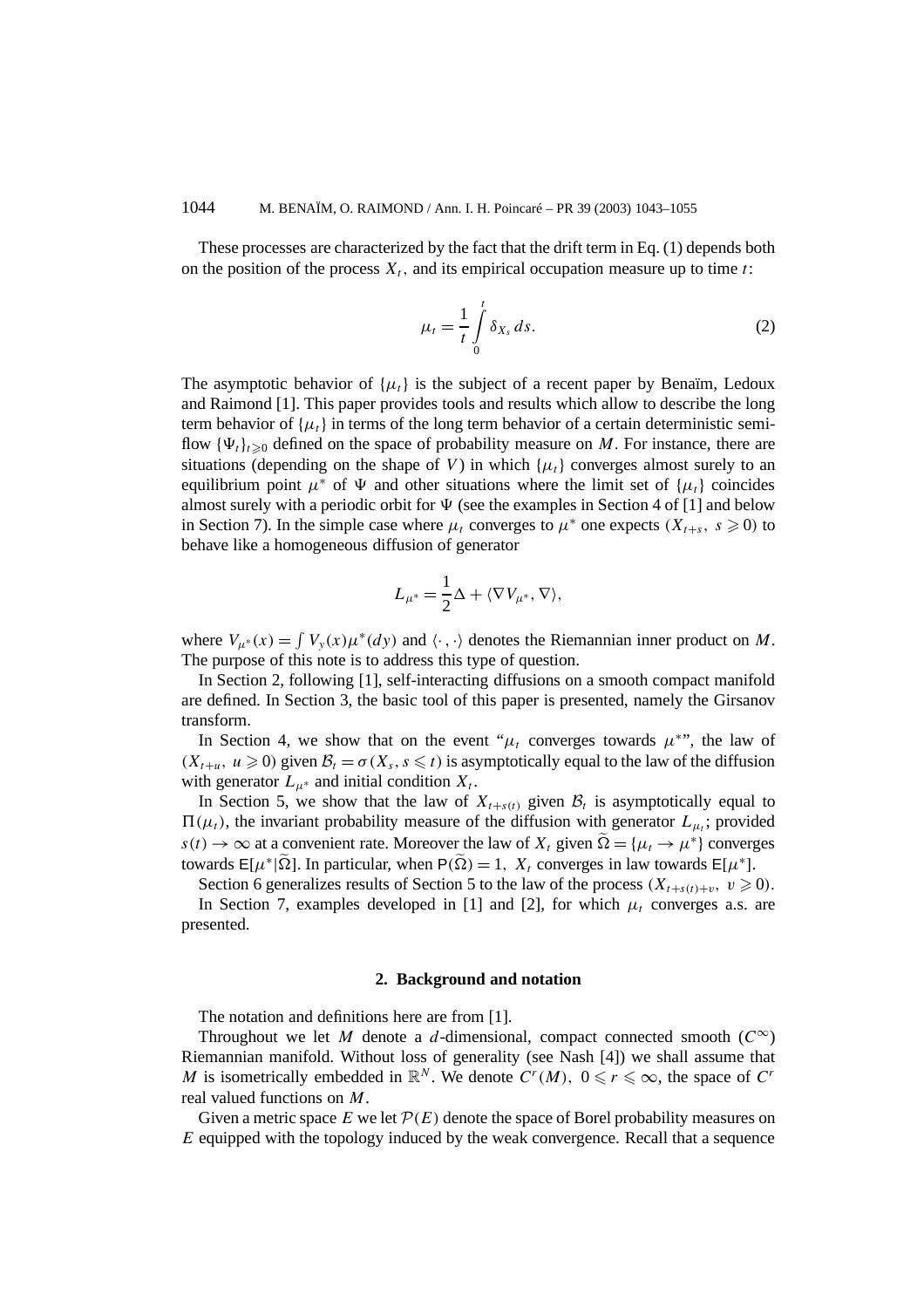${P_n}_n \geq 0$  of Borel probability measures on *E converges weakly* to P provided

$$
\lim_{n \to \infty} \int f \, d\mathsf{P}_n = \int f \, d\mathsf{P} \tag{3}
$$

for every bounded and continuous function  $f: E \to \mathbb{R}$ . When *E* is compact (e.g.,  $E = M$ ),  $P(E)$  is a compact metric space.

Throughout we assume given a measurable mapping

$$
V: M \times M \to \mathbb{R},
$$
  
(*u*, *x*)  $\mapsto$   $V(u, x) = V_u(x).$  (4)

We furthermore assume that for all  $u \in M$ ,  $V_u : M \to \mathbb{R}$  is a  $C^1$  function whose first derivatives are bounded (in the variables *u* and *x*). For  $\mu \in \mathcal{P}(M)$  we let  $V_{\mu} \in C^{1}(M)$ denote the function defined by

$$
V_{\mu}(x) = \int_{M} V(u, x)\mu(du),
$$
\n(5)

and  $L<sub>u</sub>$  the operator defined on  $C<sup>\infty</sup>(M)$  by

$$
L_{\mu}f = \frac{1}{2}\Delta f - \langle \nabla V_{\mu}, \nabla f \rangle, \tag{6}
$$

where  $\langle \cdot, \cdot \rangle$ ,  $\nabla$  and  $\Delta$  stand, respectively, for the Riemannian inner product, the associated gradient and Laplacian on *M*.

We let  $\Omega$  denote the space of continuous paths  $w : \mathbb{R}_+ \to M$ , equipped with the topology of uniform convergence on compact intervals;  $\mathcal{B} = \mathcal{B}(\Omega)$  the Borel  $\sigma$ -field of  $\Omega$ ,  $X_t$  the *M*-valued random variable defined by  $X_t(w) = w(t)$ ; and  $\mathcal{B}_t$  the  $\sigma$ -field generated by the random variables  $\{X_s : 0 \le s \le t\}.$ 

Since  $\Omega$  is polish,  $\mathcal{P}(\Omega)$  equipped with the weak convergence is metrizable. A distance *d* on  $P(\Omega)$  is given by

$$
d(\mathsf{P}, \mathsf{Q}) = \sum_{n=1}^{\infty} 2^{-n} \left| \int Z_n d\mathsf{P} - \int Z_n d\mathsf{Q} \right| \tag{7}
$$

for P and Q in  $\mathcal{P}(\Omega)$  where  $Z_n : \Omega \to \mathbb{R}$  is continuous,  $\mathcal{B}_n$ -measurable, and  $\{Z_n : n \geq 1\}$ is dense in  $\{Z \in C^0(\Omega); \ \|Z\|_{\infty} \leq 1\}.$ 

For  $r > 0$ ,  $\mu \in \mathcal{P}(M)$  and  $w \in \Omega$ , the *empirical occupation measure of w with initial weight r and initial measure*  $\mu$  is the sequence  $\{\mu_t(r, \mu, w) \in \mathcal{P}(M): t \geq 0\}$  defined by

$$
\mu_t(r,\mu,w) = \frac{1}{r+t} \left( r\mu + \int_0^t \delta_{w(s)} ds \right),\tag{8}
$$

where  $\int_0^t \delta_{w(s)} ds(A) = \int_0^t \mathbf{1}_A(w(s)) ds$ , for every Borel set  $A \subset M$ . In the following we will denote by  $\mu_t(r, \mu)$  the  $\mathcal{P}(M)$ -valued random variable  $w \mapsto \mu_t(r, \mu, w)$ .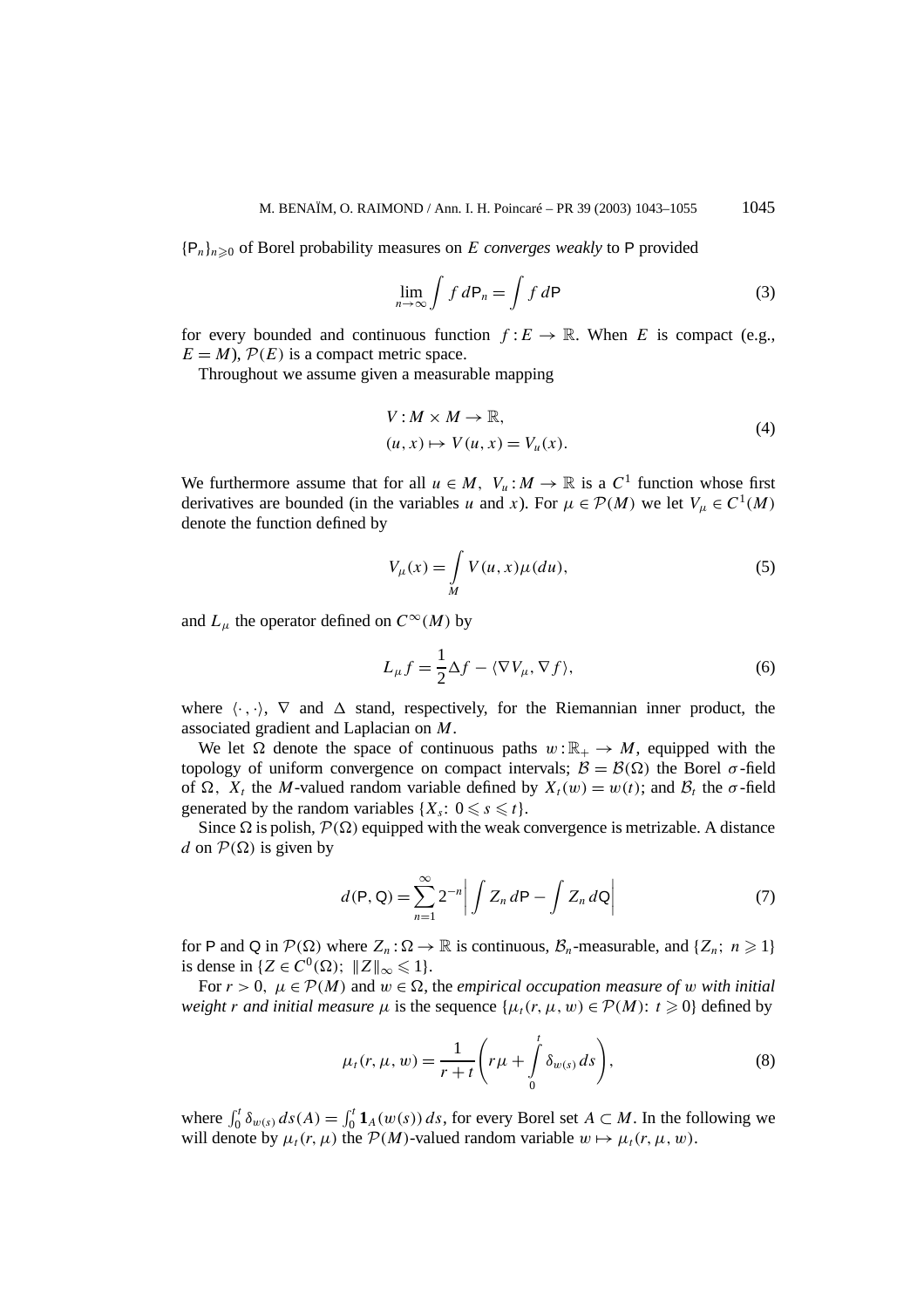A *self-interacting diffusion associated to V* is a family

$$
\{P_{x,r,\mu}: x \in M, r > 0, \mu \in \mathcal{P}(M)\} \subset \mathcal{P}(\Omega)
$$
\n(9)

such that

(i)  $P_{x,r,u}(X_0 = x) = 1.$ (ii) For all  $f \in C^{\infty}(M)$ ,

$$
M_t^f = f(X_t) - f(x) - \int_0^t (L_{\mu_s(r,\mu)}f)(X_s) ds
$$

is a  $P_{x,r,\mu}$ -martingale relative to  $\{\mathcal{B}_t : t \geq 0\}.$ 

Existence and uniqueness of the self-interacting diffusion associated to *V* is proved in [1], Proposition 2.5. More precisely, it is shown in this paper that  $P_{x,r,\mu}$  can be obtained as the law of  $\{X_t\}$ , a solution (unique in law) of the following SDE on *M*:

$$
dX_t = \sum_{i=1}^{N} F_i(X_t) \circ dB_t^i - \nabla V_{\mu_t(r,\mu)}(X_t) dt, \quad X_0 = x,
$$
 (10)

where  $(F_1(x),..., F_N(x))$  denote the orthogonal projection of the canonical basis  $(e_1, \ldots, e_N)$  of  $\mathbb{R}^N$  on  $T_xM$  and  $B_t = (B_t^1, \ldots, B_t^N)$  is an *N*-dimensional Brownian motion.

For  $x \in M$  and  $\mu \in \mathcal{P}(M)$  we let  $P_{x,\mu} \in \mathcal{P}(\Omega)$  denote the probability measure on  $\Omega$ such that

- (i)  $P_{x,\mu}(X_0 = x) = 1$ .
- (ii) For all  $f \in C^{\infty}(M)$ ,

$$
M_t^f = f(X_t) - f(x) - \int_0^t (L_{\mu} f)(X_s) ds
$$

is a  $P_{x,\mu}$ -martingale relative to  $\{\mathcal{B}_t: t \geq 0\}$ .

In other words,  $P_{x,\mu}$  is the law of the diffusion process  $\{Y_t\}$  with initial condition *x* and generator  $L<sub>\mu</sub>$  solution to the SDE:

$$
dY_t = \sum_{i=1}^{N} F_i(Y_t) \circ dB_t^i - \nabla V_{\mu}(Y_t) dt, \quad Y_0 = x.
$$
 (11)

In the following  $E_{x,r,\mu}$  and  $E_{x,\mu}$  will respectively denote the expectation with respect to  $P_{x,r,\mu}$  and to  $P_{x,\mu}$ .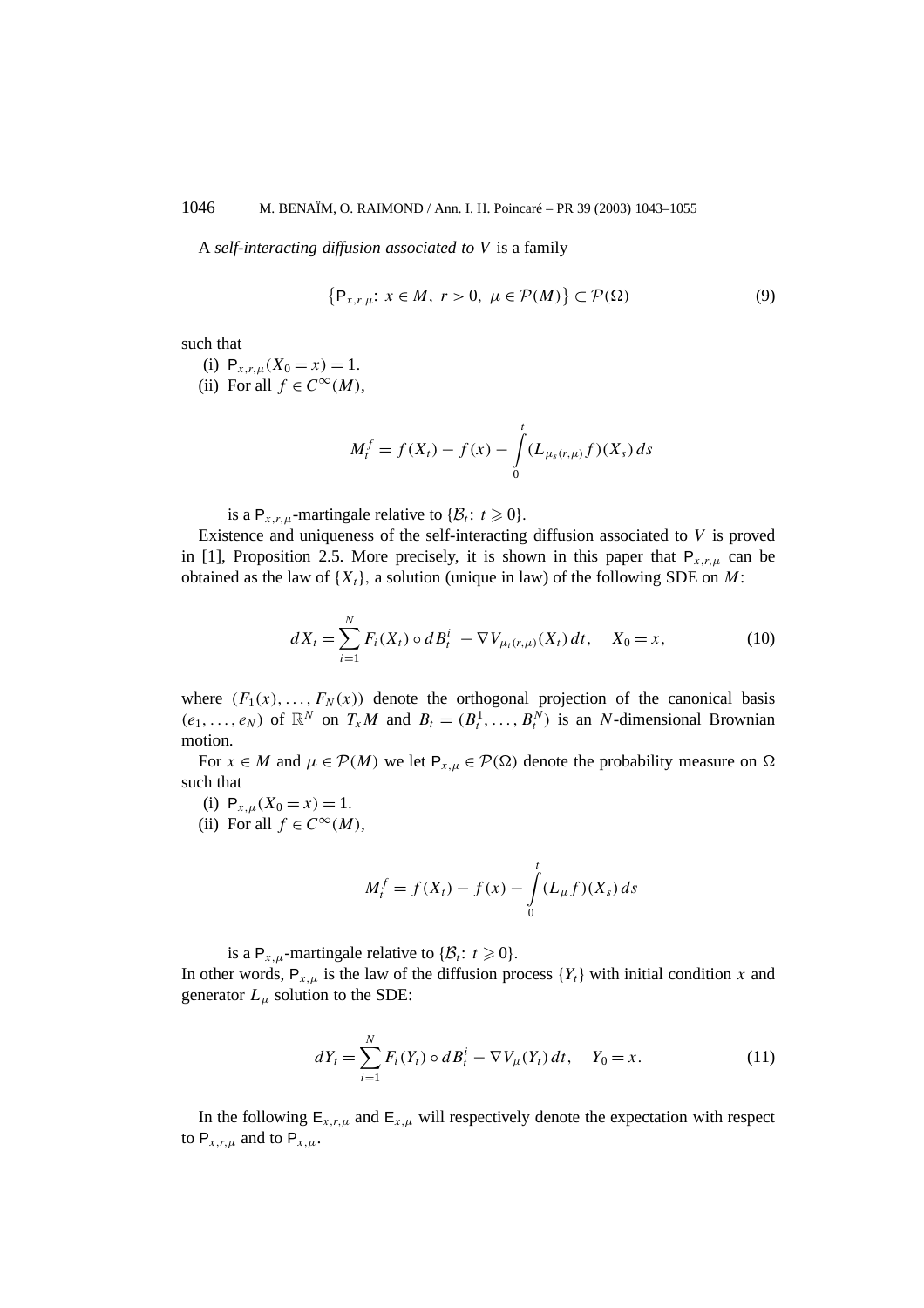#### **3. The Girsanov transform and some lemmas**

#### **3.1. The Girsanov transform**

Let  $B_t = (B_t^1, \ldots, B_t^N)$  be a standard Brownian motion on  $\mathbb{R}^N$ , P the law of  $(B_s; s \ge 0)$ , E the associated expectation,  $\mathcal{F}_t$  the P-completion of  $\sigma(B_s, 0 \le s \le t)$ and  $\mathcal{F} = \mathcal{F}_{\infty}$ . Let  $\{W_t^x\}$  be the solution to the SDE

$$
dW_t^x = \sum_{i=1}^N F_i(W_t^x) \circ dB_t^i, \quad W_0^x = x \in M.
$$
 (12)

Then  $W^x = (W^x_t, t \ge 0)$  is a Brownian motion on *M* starting at *x*. We denote its law  $P_x$ . Note that  $W^x$ :  $C(\mathbb{R}^+ : \mathbb{R}^N) \to \Omega = C(\mathbb{R}^+ : M)$  is measurable. Let

$$
M_t^{x,r,\mu} = \exp\bigg[\int\limits_0^t \sum_i \left\langle \nabla V_{\mu_s^x(r,\mu)}(W_s^x), F_i(W_s^x) \right\rangle dB_s^i - \frac{1}{2} \int\limits_0^t \left\| \nabla V_{\mu_s^x(r,\mu)}(W_s^x) \right\|^2 ds \bigg],\tag{13}
$$

where

$$
\mu_t^x(r,\mu) = \frac{1}{t+r} \left( r\mu + \int_0^t \delta_{W_s^x} ds \right),\tag{14}
$$

and

$$
M_t^{x,\mu} = \exp\bigg[\int_0^t \sum_i \langle \nabla V_\mu(W_s^x), F_i(W_s^x) \rangle \, dB_s^i - \frac{1}{2} \int_0^t \left\| \nabla V_\mu(W_s^x) \right\|^2 \, ds \bigg]. \tag{15}
$$

Then  $\{M_t^{x,r,\mu}\}\$  and  $\{M_t^{x,\mu}\}\$  are  $(P, \{\mathcal{F}_t\})$ -martingales. By the transformation of drift formula (see [3], Section IV 4.1 and Theorem IV 4.2),

$$
\begin{cases} \mathsf{E}_{x,r,\mu}[Z_t] = \mathsf{E}\big[M_t^{x,r,\mu}(Z_t \circ W^x)\big], \\ \mathsf{E}_{x,\mu}[Z_t] = \mathsf{E}\big[M_t^{x,\mu}(Z_t \circ W^x)\big] \end{cases}
$$
(16)

for every bounded  $\mathcal{B}_t$ -measurable random variable  $Z_t$ . Note that this implies in particular that  $P_x$ ,  $P_{x,\mu}$  and  $P_{x,r,\mu}$  are equivalent.

## **3.2. Some lemmas**

The next lemma is a basic tool to estimate quantities such as

$$
\mathsf{E}_{x,r,\mu^r}[Z_t] - \mathsf{E}_{x,\mu}[Z_t],
$$

for large *r* and  $\mu^r$  close to  $\mu$ .

LEMMA 3.1. – *For*  $a = 1, 2$  *let*  $A_t^a = (A_t^{a,1}, \ldots, A_t^{a,N})$  *be*  $a \mathbb{R}^N$ -valued bounded  $\{\mathcal{F}_t\}$ *previsible process. Suppose that for all*  $0 \leqslant s \leqslant t$ 

$$
\left\|A_s^1 - A_s^2\right\| \leqslant \delta(t) \tag{17}
$$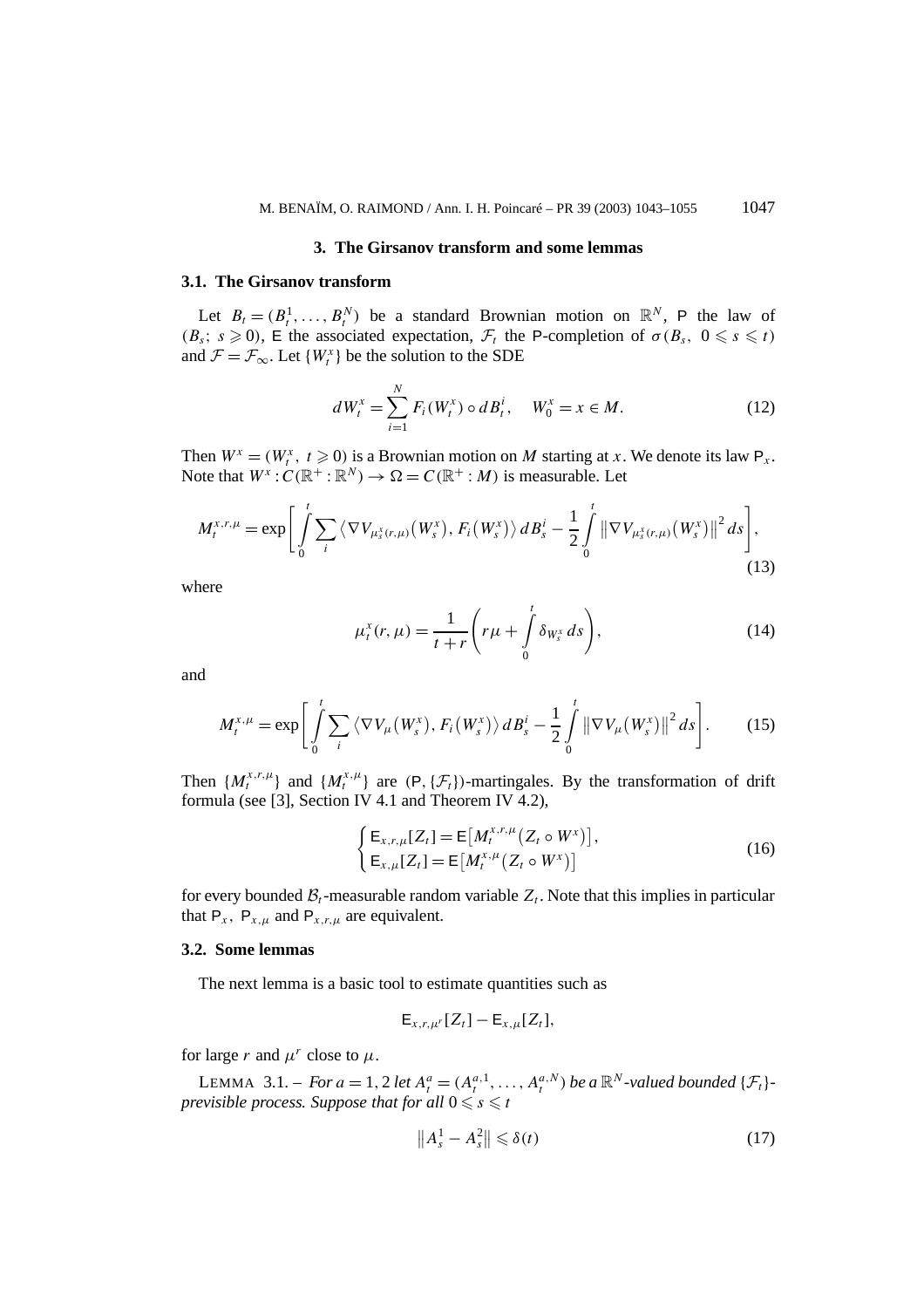*for some deterministic function*  $\delta : \mathbb{R}_+ \to \mathbb{R}_+$ *. Let* 

$$
M_t^a = \exp \bigg[ \int_0^t \sum_i A_s^{a,i} \, dB_s^i - \frac{1}{2} \int_0^t \left\| A_s^a \right\|^2 \, ds \bigg], \quad a = 1, 2.
$$

*Then there exists a positive constant C such that for any*  $\mathcal{F}_t$ *-measurable random variable Zt bounded by* 1 *in absolute value,*

$$
\left|\mathsf{E}\left[M_t^1 Z_t\right] - \mathsf{E}\left[M_t^2 Z_t\right]\right| \leqslant e^{Ct} \delta(t). \tag{18}
$$

*The constant C depends only on*  $\sup_{a,s} \|A_s^a\|_{\infty}$ *.* 

Lemma 3.1 will be proved in Section 8. Note that Lemma 3.1 and the Girsanov transforms given in Section 3.1 imply that  $P_{x,r,\mu}$  converges weakly towards  $P_{x,\mu}$  as  $r \rightarrow \infty$ . More precisely

**LEMMA** 3.2. – *There exists a positive constant C* (depending only on sup  $\|\nabla V_y(x)\|$ ) *x,y such for any*  $B_t$ *-measurable random variable*  $Z_t$  *bounded by* 1 *in absolute value*,

$$
\left|\mathsf{E}_{x,r,\mu}[Z_t] - \mathsf{E}_{x,\mu}[Z_t]\right| \leqslant \frac{\mathrm{e}^{Ct}}{r+t}.\tag{19}
$$

*Proof.* – There exists a constant *C* such that  $\|\nabla V_\mu\|_\infty \leqslant C$  and  $\|\nabla V_{\mu_s(r,\mu)} - \nabla V_\mu\|_\infty \leqslant$  $Ct/(r + t)$ , for all  $0 \le s \le t$ . The result then follows from Girsanov formulas (16) and Lemma 3.1 applied with

$$
\begin{cases} A_s^{1,i} = \langle \nabla V_{\mu_s(r,\mu)}(W_s^x), F_i(W_s^x) \rangle, \\ A_s^{2,i} = \langle \nabla V_{\mu}(W_s^x), F_i(W_s^x) \rangle. \end{cases}
$$
 (20)

#### **4.** The asymptotic of  $P_{X_t, r+t, u_t(r, u)}$

Here we shall prove:

THEOREM 4.1. – Let  $\mu^*$ :  $\Omega \to \mathcal{P}(M)$  *denote a*  $\mathcal{P}(M)$ *-valued random variable. Let*  $\widetilde{\Omega} = \{w \in \Omega: \lim_{t \to \infty} \mu_t(r, \mu, w) = \mu^*\}.$  Then  $P_{x,r,u}$ -a.s. on  $\widetilde{\Omega}$ ,

$$
\lim_{t \to \infty} d(\mathsf{P}_{X_t, r+t, \mu_t(r, \mu)}, \mathsf{P}_{X_t, \mu^*}) = 0.
$$
\n(21)

COROLLARY 4.2. – *For every bounded and continuous function*  $Z : \Omega \to \mathbb{R}$ ,  $P_{x,r,\mu}$ -a.s.

$$
\lim_{r \to \infty} \left| \mathsf{E}_{x,r,\mu} [Z \circ \theta_t | \mathcal{B}_t] - \mathsf{E}_{X_t,\mu^*} [Z] \right| \mathbf{1}_{\widetilde{\Omega}} = 0, \tag{22}
$$

*where*  $\theta_t$ :  $\Omega \to \Omega$  *is the shift on*  $\Omega$  *defined by*  $\theta_t(w)(s) = w(t + s)$ *.* 

*Proof. –* By the Markov property, we have

$$
\mathsf{E}_{x,r,\mu}[Z \circ \theta_t | \mathcal{B}_t] = \mathsf{E}_{X_t,t+r,\mu_t(r,\mu)}[Z],\tag{23}
$$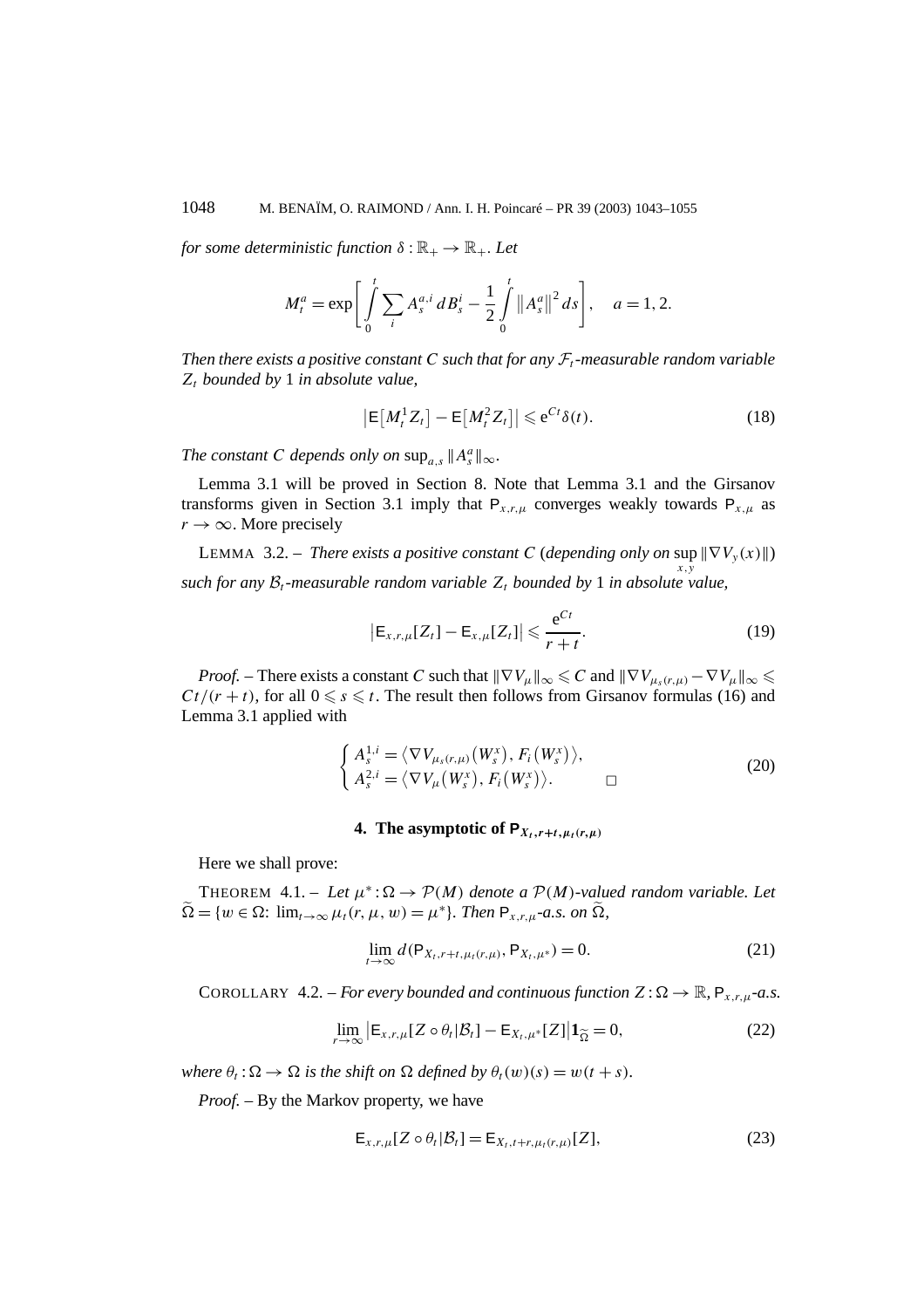and the result follows from Theorem 4.1.  $\Box$ 

*Proof of Theorem* 4.1*. –* Follows directly from the following estimate:

PROPOSITION 4.3. – Let  $\{\mu^r: r > 0\} \subset \mathcal{P}(M)$ *. Assume that* 

$$
\lim_{r \to \infty} \mu^r = \mu^*
$$

*in*  $P(M)$ *. Let*  $Z_t$  *be a random variable*  $\mathcal{F}_t$ *-measurable and bounded by* 1 *in absolute value. Then*

$$
\lim_{r \to \infty} \mathsf{E}_{x,r,\mu^r}[Z_t] = \mathsf{E}_{x,\mu^*}[Z_t]
$$
\n(24)

*uniformly in*  $x \in M$ *.* 

*More precisely, there exists*  $C > 0$  (*depending only on*  $\sup_{x,y} ||\nabla V_y(x)||$ *) such that* 

$$
\left|\mathsf{E}_{x,r,\mu^r}[Z_t] - \mathsf{E}_{x,\mu^*}[Z_t]\right| \leqslant e^{Ct}\left(\frac{1}{r} + \varepsilon(r)\right),\tag{25}
$$

*where*  $\varepsilon(r) = \sup_x ||\nabla V_{\mu^r}(x) - \nabla V_{\mu^*}(x)||$ .

Note that  $\lim_{r\to\infty} \varepsilon(r) = 0$  (since  $x \mapsto \nabla V_{\mu^r}(x) - \nabla V_{\mu^*}(x)$  is equicontinuous in *x* and converges towards 0 for every *x*).

*Proof. –* Lemma 3.1 applied with

$$
\begin{cases} A_s^{1,i} = \langle \nabla V_{\mu'}(W_s^x), F_i(W_s^x) \rangle, \\ A_s^{2,i} = \langle \nabla V_{\mu^*}(W_s^x), F_i(W_s^x) \rangle \end{cases}
$$
 (26)

implies

$$
\left|\mathsf{E}_{x,\mu^r}[Z_t] - \mathsf{E}_{x,\mu^*}[Z_t]\right| \leqslant e^{Ct}\varepsilon(r). \tag{27}
$$

The conclusion follows from this last inequality combined with Lemma 3.2 and the triangle inequality.  $\square$ 

#### **5.** The convergence in law of  $X_t$

For every  $\mu \in \mathcal{P}(M)$  let  $\Pi(\mu) \in \mathcal{P}(M)$  denote the invariant probability measure of the diffusion process with generator  $L_{\mu}$ . That is

$$
\Pi(\mu)(dx) = \frac{e^{-2V_{\mu}(x)}}{Z(\mu)} \lambda(dx),
$$
\n(28)

where  $Z(\mu)$  is the normalization constant.

Let us first remark that as  $r \to \infty$ , the law of  $X_t$  under  $P_{x,r,\mu}$  converges weakly towards the law of  $X_t$  under  $P_{x,\mu}$  (see Lemma 3.2). We also have the convergence  $\lim_{t\to\infty} E_{x,\mu}[g(X_t)] = \Pi(\mu)g^{-1}$  for all  $g \in C^0(M)$ . The next proposition shows that

<sup>&</sup>lt;sup>1</sup> For a measure  $\mu$  and  $f \in L^1(\mu)$  we let  $\mu f$  denote  $\int f d\mu$ .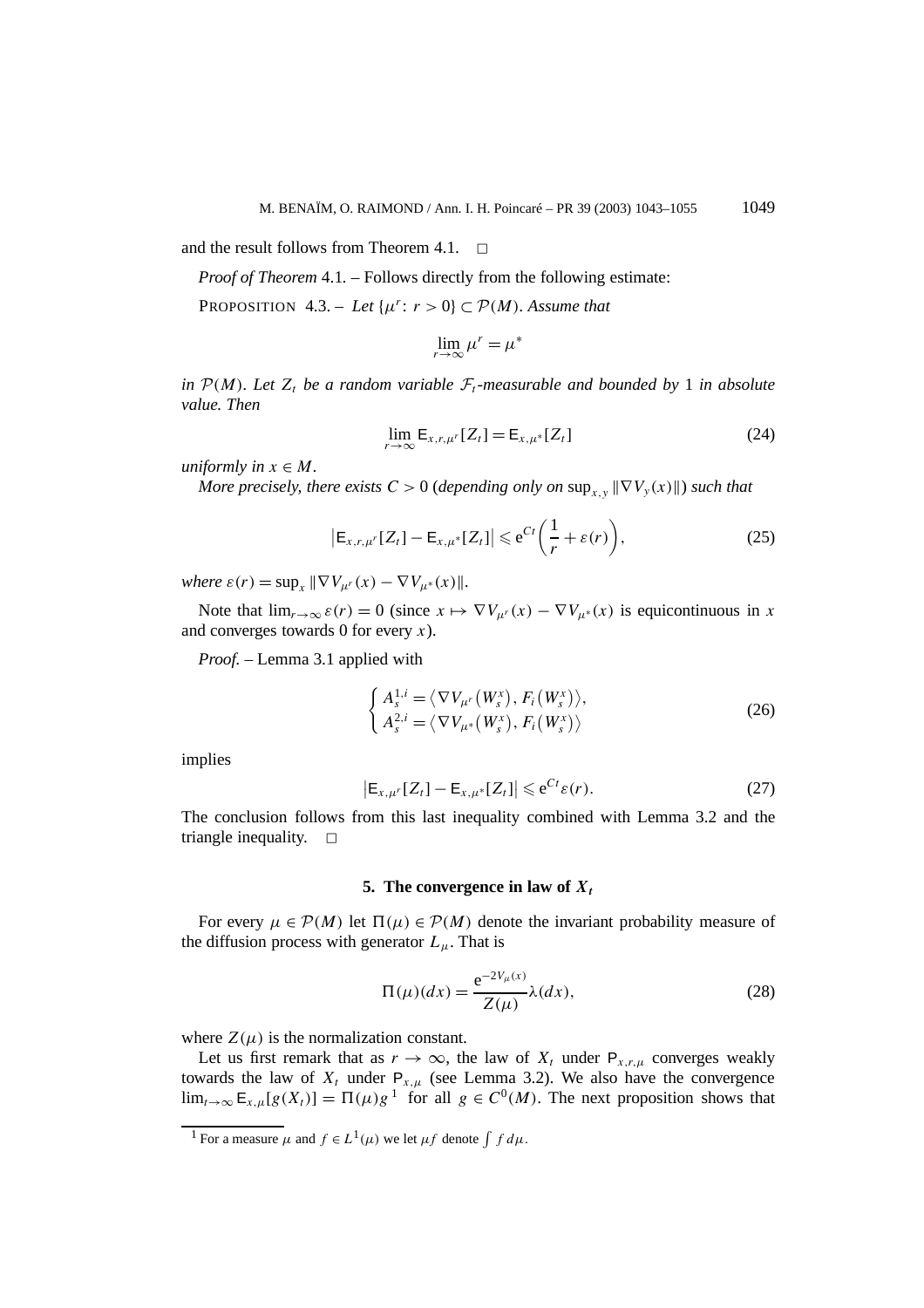$E_{x,r,\mu}[g(X_{t+s})|\mathcal{B}_t] = E_{X_t,r+t,\mu_t(r,\mu)}[g(X_s)]$  and  $\Pi(\mu_t(r,\mu))g$  are close when *s* and *t* tends to  $\infty$  at a certain rate.

**PROPOSITION** 5.1. – *For all*  $t \ge 1$ ,  $r > 0$ ,  $s > 0$  *and*  $g \in C^0(M)$ *,* 

$$
\left| \mathsf{E}_{x,r,\mu} \left[ g(X_{t+s}) | \mathcal{B}_t \right] - \Pi(\mu_t) g \right| \leq \| g \|_{\infty} \left( \frac{\mathrm{e}^{Cs}}{r+s+t} + C \, \mathrm{e}^{-s/\kappa} \right),\tag{29}
$$

*where C and κ are positive constants depending only on V .*

The proof of Proposition 5.1 is given in Section 8.

COROLLARY 5.2. – (i) *For all positive s and all*  $g \in C^0(M)$ *,* 

$$
\limsup_{t\to\infty} \left| \mathsf{E}_{x,r,\mu} \left[ g(X_{t+s}) | \mathcal{B}_t \right] - \Pi(\mu_t) g \right| \leqslant C \| g \|_{\infty} e^{-s/\kappa}.
$$
 (30)

(ii) *Let s be a real valued positive function such that*

$$
1 \ll \exp(s(t)) \ll t^{1/C} \tag{31}
$$

*when t tends to*  $\infty$ *. Then for all*  $g \in C^0(M)$ *,* 

$$
\limsup_{t \to \infty} \left| \mathsf{E}_{x,r,\mu} \left[ g(X_{t+s(t)}) | \mathcal{B}_t \right] - \Pi(\mu_t) g \right| = 0. \tag{32}
$$

*Proof.* – Straightforward. □

*Remark* 5.3. – Let  $\mathcal{L}_t$  denote the law of  $X_{t+s(t)}$  knowing  $\mathcal{B}_t$ . Then Corollary 5.2 means that  $\mathcal{L}_t$  is asymptotically equal to  $\Pi(\mu_t)$ . That is,  $\lim_{t\to\infty} dist_w(\mathcal{L}_t, \Pi(\mu_t)) = 0$ , where  $dist_w$  is a distance on  $P(M)$  for the weak topology.

Remark that Proposition 5.1 and Corollary 5.2 make no assumption on the asymptotic of  $\{\mu_t\}$ . Let  $\Omega \in \mathcal{B}$  be the event that " $\mu_t$  converges towards  $\mu^*$ ", where  $\mu^*$  is a  $\mathcal{P}(M)$ valued random variable. In [1] and [2], several examples of self-interacting diffusions for which  $P_{x,r,u}(\Omega) = 1$  are given (these examples are shortly presented in Section 7). The following theorem describes the law of  $X_{t+s(t)}$  knowing  $\mathcal{B}_t$  on  $\Omega$ .

THEOREM 5.4. – Let  $s(t)$  be as in Corollary 5.2. Then, the law of  $X_{t+s(t)}$  knowing  $\mathcal{B}_t$  *converges weakly towards*  $\mu^*$  **P**<sub>*x,r,µ*</sub>-*a.s. on*  $\tilde{\Omega}$ *. That is, for all*  $g \in C^0(M)$ *,* 

$$
\lim_{t \to \infty} \mathsf{E}_{x,r,\mu} \left[ g(X_{t+s(t)}) | \mathcal{B}_t \right] = \mu^* g \tag{33}
$$

 $P_{x,ru}$ *-a.s. on*  $\widetilde{\Omega}$ *.* 

*Proof.* – It follows from Theorem 3.8 in [1] that  $\mu^*$  is (almost surely on  $\Omega$ ) a fixed point of  $\Pi$ , i.e.,  $\Pi(\mu^*) = \mu^*$ . The proof now follows from Corollary 5.2(ii) and the fact that  $\Pi$ :  $\mathcal{P}(M) \rightarrow \mathcal{P}(M)$  is continuous.  $\Box$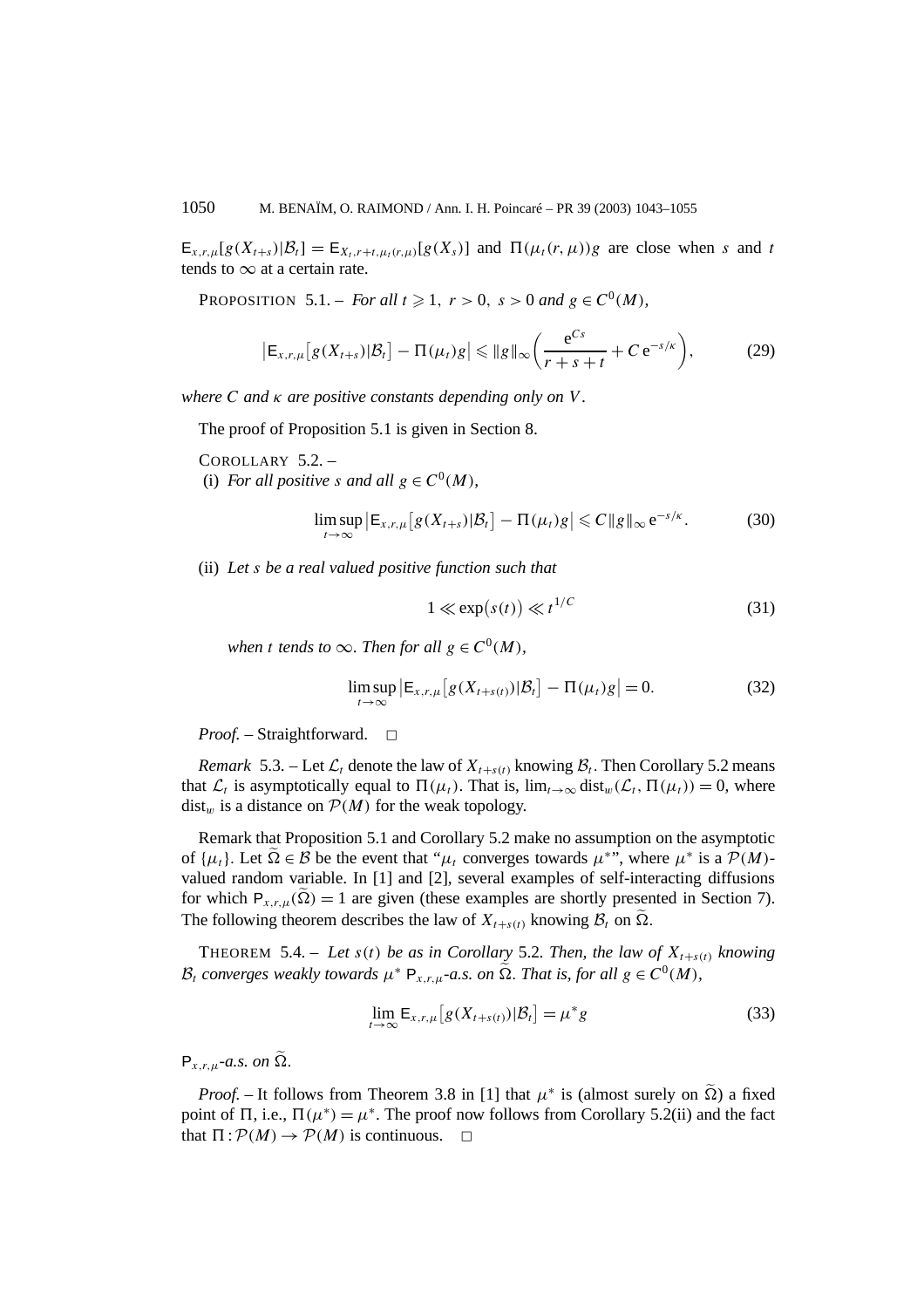COROLLARY 5.5 (Convergence in law). – *For all*  $g \in C^0(M)$ *,* 

$$
\lim_{t \to \infty} \mathsf{E}_{x,r,\mu} \big[ g(X_t) \mathbf{1}_{\widetilde{\Omega}} \big] = \mathsf{E}_{x,r,\mu} \big[ (\mu^* g) \mathbf{1}_{\widetilde{\Omega}} \big]. \tag{34}
$$

*In particular, if*  $P_{x,r,u}(\tilde{\Omega}) = 1$  *then for all*  $g \in C^0(M)$ *,* 

$$
\lim_{t \to \infty} \mathsf{E}_{x,r,\mu}[g(X_t)] = \mathsf{E}_{x,r,\mu}[\mu^*g],\tag{35}
$$

*i.e.,*  $X_t$  *converges in law towards*  $E_{X,t,u}[\mu^*]$  *when t tends to*  $\infty$ *.* 

*Proof. –* In view of Theorem 5.4

$$
\lim_{t \to \infty} \mathsf{E}_{x,r,\mu} \big[ \mathsf{E}_{x,r,\mu} \big[ g(X_{t+s(t)}) | \mathcal{B}_t \big] \mathbf{1}_{\widetilde{\Omega}} \big] = \mathsf{E}_{x,r,\mu} \big[ (\mu^* g) \mathbf{1}_{\widetilde{\Omega}} \big]. \tag{36}
$$

It then suffices to prove that  $\lim_{t\to\infty} a_t = 0$  where

$$
a_t = \mathsf{E}_{x,r,\mu} \big[ \mathsf{E}_{x,r,\mu} \big[ g(X_{t+s(t)}) | \mathcal{B}_t \big] \mathbf{1}_{\widetilde{\Omega}} - \mathsf{E}_{x,r,\mu} \big[ g(X_{t+s(t)}) \mathbf{1}_{\widetilde{\Omega}} | \mathcal{B}_t \big] \big]. \tag{37}
$$

Let  $\Delta_t = \mathbf{1}_{\widetilde{Q}} - \mathbf{E}_{x,r,\mu}[\mathbf{1}_{\widetilde{Q}}|\mathcal{B}_t]$ . Then

$$
a_t = \mathsf{E}_{x,r,\mu} \big[ \mathsf{E}_{x,r,\mu} \big[ g(X_{t+s(t)}) | \mathcal{B}_t \big] \Delta_t - \mathsf{E}_{x,r,\mu} \big[ g(X_{t+s(t)}) \Delta_t | \mathcal{B}_t \big] \big]. \tag{38}
$$

Hence  $|a_t| \leq 2||g||_{\infty} E_{x,r,\mu}[\Delta_t]$  and consequently  $\lim_{t\to\infty} a_t = 0$  because  $\lim_{t\to\infty} \Delta_t =$ 0 a.s.  $\Box$ 

## **6.** The convergence in law of  $(X_{t+u}, u \ge 0)$

In the previous section we were only interested by the asymptotic of the law of  $X_{t+s}$ knowing  $B_t$ . These results can be extended to the law of  $(X_{t+s+u}; u \geq 0)$  knowing  $B_t$ . The following proposition is analogous to Proposition 5.1 (and implies Proposition 5.1).

PROPOSITION 6.1. – *For all*  $t \ge 1$ ,  $s > 0$ ,  $u > 0$  *and*  $Z_u$  *a*  $\mathcal{B}_u$ *-measurable random variable bounded by* 1 *in absolute value, then*

$$
\left| \mathsf{E}_{x,r,\mu} [Z_u \circ \theta_{t+s} | \mathcal{B}_t] - \mathsf{E}_{\Pi(\mu_t),\mu_t} [Z_u] \right| \leqslant \left( \frac{\mathrm{e}^{C(s+u)}}{r+s+u+t} + C \, \mathrm{e}^{-s/\kappa} \right),\tag{39}
$$

*where C and κ are positive constants depending only on V .*

The proof of Proposition 6.1 is given in Section 8.

COROLLARY 6.2. – *For any positive u and*  $Z_u$  *a*  $B_u$ -measurable random variable *bounded by* 1 *in absolute value, we have*

(i) *For any positive s,*

$$
\limsup_{t \to \infty} \left| \mathsf{E}_{x,r,\mu}[Z_u \circ \theta_{t+s} | \mathcal{B}_t] - \mathsf{E}_{\Pi(\mu_t),\mu_t}[Z_u] \right| \leqslant C \, \mathrm{e}^{-s/\kappa}.
$$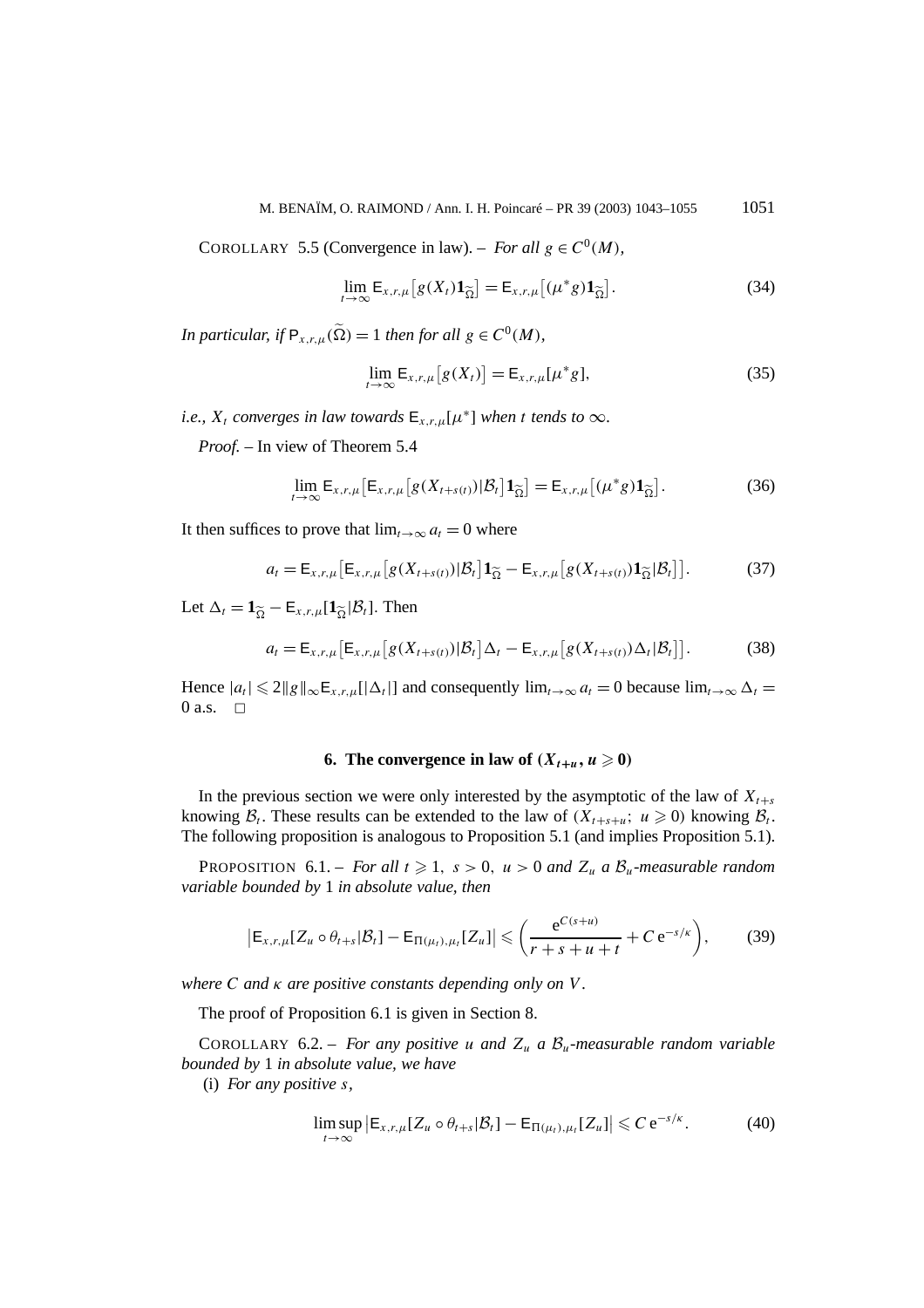(ii) *Let s be a function like in Corollary* 5.2*, then*

$$
\limsup_{t \to \infty} \left| \mathsf{E}_{x,r,\mu}[Z_u \circ \theta_{t+s(t)} | \mathcal{B}_t] - \mathsf{E}_{\Pi(\mu_t),\mu_t}[Z_u] \right| = 0. \tag{41}
$$

*Proof.* – Straightforward. □

This corollary shows that the law of  $(X_{t+s(t)+v}; v \ge 0)$  knowing  $B_t$  is asymptotically equal to the law of a diffusion with generator  $L_{\mu_t}$  and initial distribution  $\Pi(\mu_t)$ . In particular, (ii) says that

$$
\lim_{t \to \infty} d(\mathsf{P}_t, \mathsf{P}_{\Pi(\mu_t), \mu_t}) = 0,\tag{42}
$$

where  $P_t$  is the law of  $(X_{t+s(t)+u}; u \geq 0)$  knowing  $\mathcal{B}_t$ .

Like in the previous section, we now focus on  $\Omega$ . The following theorem shows that on  $\Omega$ , given  $\mathcal{B}_t$ ,  $(X_{t+s(t)+u}; u \geq 0)$  converges in law towards a diffusion with generator  $L_{\mu^*}$  and initial distribution  $\mu^*$  (note that  $\mu^*$  satisfies  $\mu^* = \Pi(\mu^*)$  so that  $\mu^*$  is the invariant probability measure of this diffusion).

THEOREM 6.3. – *For any positive u and*  $Z_u$  *a bounded*  $B_u$ *-measurable random variable,*

$$
\lim_{t \to \infty} \mathsf{E}_{x,r,\mu}[Z_u \circ \theta_{t+s(t)} | \mathcal{B}_t] = \mathsf{E}_{\mu^*,\mu^*}[Z_u]
$$
\n(43)

*almost surely on*  $\Omega$ *, where*  $s(t)$  *is as in Corollary* 5.2*.* 

*Proof.* – The proof is the same as the one of Theorem 5.4. <del>□</del>

Note that Theorem 6.3 implies that on  $\tilde{\Omega}$ ,  $P_t$  converges weakly towards  $P_{\mu^*,\mu^*}$ .

COROLLARY 6.4 (Convergence in law). – *For any positive u and*  $Z_u$  *a bounded*  $B_u$ *measurable random variable,*

$$
\lim_{t \to \infty} \mathsf{E}_{x,r,\mu} \big[ (Z_u \circ \theta_t) \mathbf{1}_{\widetilde{\Omega}} \big] = \mathsf{E}_{x,r,\mu} \big[ \mathsf{E}_{\mu^*,\mu^*} [Z_u] \mathbf{1}_{\widetilde{\Omega}} \big]. \tag{44}
$$

*In particular, if*  $P_{x,r,\mu}(\tilde{\Omega}) = 1$  *then* 

$$
\lim_{t \to \infty} \mathsf{E}_{x,r,\mu}[Z_u \circ \theta_t] = \mathsf{E}_{x,r,\mu}[\mathsf{E}_{\mu^*,\mu^*}[Z_u]]. \tag{45}
$$

*Proof.* – The proof is the same as the one of Corollary 5.5. <del>□</del>

Note that (44) and (45) respectively imply that the law of  $(X_{t+u}; u \ge 0)$  given  $Ω$  converges weakly towards  $E_{x,r,\mu}[P_{\mu^*,\mu^*}|Ω]$  and that  $E_{x,r,\mu}[P_{X_t,r+t,\mu_t(r,\mu)}]$  converges weakly towards  $E_{x,r,\mu}[P_{\mu^*,\mu^*}]$  provided  $P_{x,r,\mu}(\tilde{\Omega}) = 1$ .

#### **7. Examples**

Set  $\delta_V(x, y) = \sup_{u \in M} (V_u(x) - V_u(y)) - \inf_{u \in M} (V_u(x) - V_u(y))$ . In [1], Corollary 4.4, it is proved that when  $\sup_{(x,y)\in M^2} \delta_V(x, y) < 1$ , then  $\Pi$  has a unique fixed point  $\mu^*$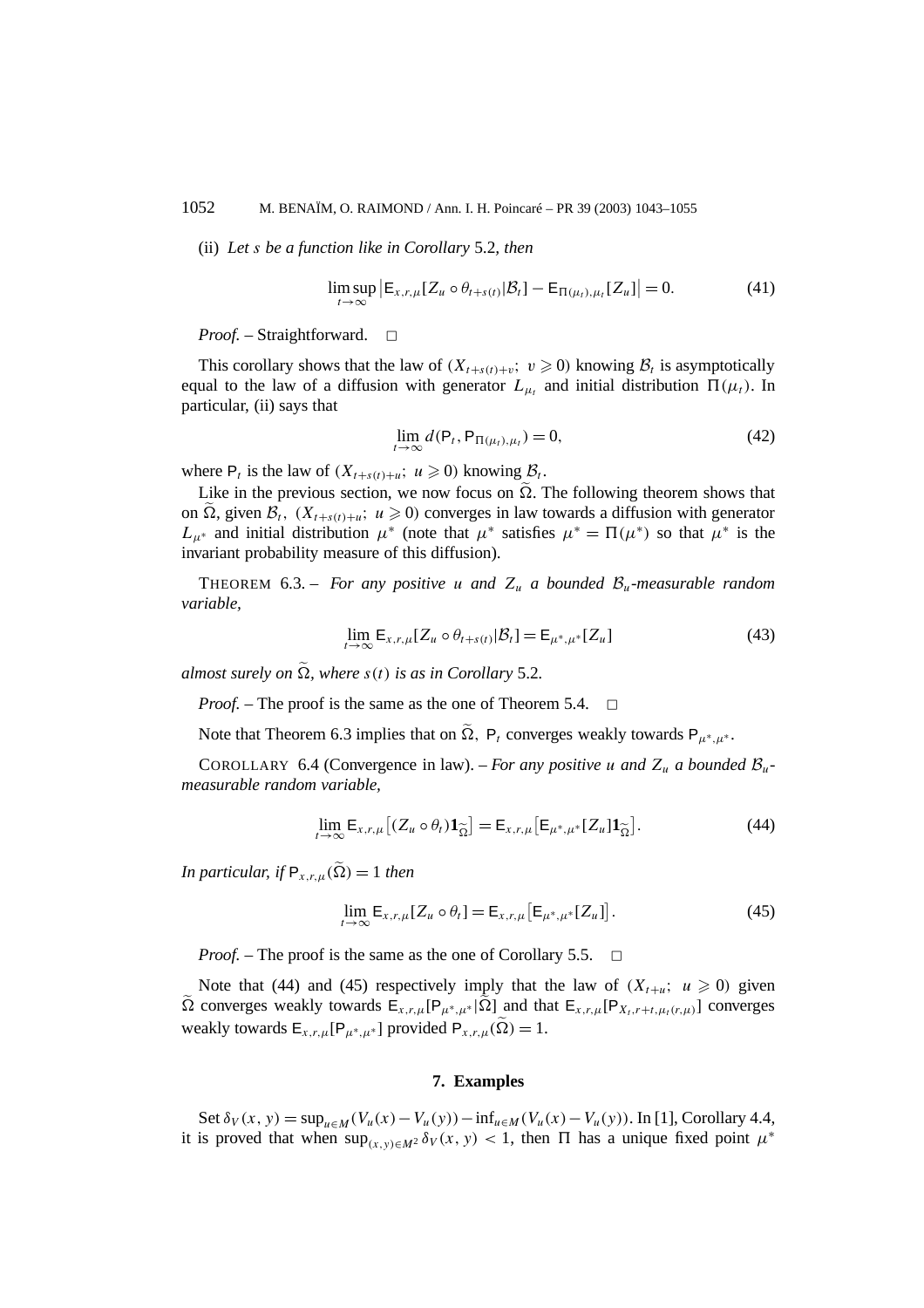and  $\lim_{t\to\infty}\mu_t(r,\mu) = \mu^* P_{x,r,\mu}$ -a.s. The associated self-interacting diffusions produce examples for which  $P_{x,r,\mu}(\tilde{\Omega}) = 1$ , but the limit  $\mu^*$  is not random.

From the different interactions, we distinguish those such that *V* is symmetric and defines a positive or a negative self-adjoint operator acting on  $L^2(\lambda)$ , that can be written in the form  $V = \alpha \int_C G(u, x)G(u, y)v(du)$ , where *C* is compact, *v* is a Borel probability measure,  $G: C \times M \to \mathbb{R}$  is continuous and  $\alpha \in \mathbb{R}$ . We call them gradient interactions. These interactions produce examples for which  $P_{x,r,\mu}(\tilde{\Omega}) = 1$  and the limit  $\mu^*$  may be random (see [2]).

When  $\alpha$  is positive, we say it is a self-repelling interaction and when  $\alpha$  is negative, we say it is a self-attracting interaction. It can be proved (see [2]) that, if *V* 1 is a constant function, for all repelling cases or weakly attracting cases ( $\alpha > -\alpha_G$ , with  $\alpha_G > 0$ ), the empirical occupation measure of the associated self-interacting diffusion converges towards *λ* a.s. But, when  $\alpha < -\alpha_G$ , this is not the case, and  $\mu_t$  may converge towards  $\mu^* \neq \lambda$ .

The interaction, on the *n*-dimensional sphere  $S<sup>n</sup>$ ,

$$
V(x, y) = 2\alpha \cos(d(x, y))
$$
\n(46)

is a gradient interaction. This example is developed in [1], Section 4.2. When  $\alpha \geq - (n +$ 1)/4,  $\mu_t$  converges towards λ a.s. and when  $\alpha < -\frac{(n+1)}{4}$ , there exists a **S**<sup>*n*</sup>-valued random variable *v* such that  $\mu_t$  converges a.s. towards  $\exp[\beta_n(\alpha)\cos(d(x, v))] \lambda(dx)/Z_{n,\alpha}$ , where  $Z_{n,\alpha}$  is the normalization constant and  $\beta_n(\alpha)$  is a constant depending only on *n* and *α*. In [1], Section 4.2, an example of interaction on **S***<sup>n</sup>* (which is not a gradient interaction) for which  $P_{x,r,\mu}(\Omega) = 0$  is given.

#### **8. Proofs**

#### **8.1. Proof of Lemma 3.1**

Let *C* be a constant such that both  $||A_t^a||^2$  and  $||A_t^a||$  are lower than *C*. Let

$$
E_t = \exp\left[\int_0^t \langle A_s^1, A_s^1 - A_s^2 \rangle ds\right],\tag{47}
$$

and  $N_t = M_t^2 (M_t^1 E_t)^{-1}$ . Observe that  $M_t^a$  and  $N_t$  are exponential martingales solutions of the SDEs

$$
\begin{cases}\ndM_t^a = M_t^a \left( \sum_i A_t^{a,i} \, dB_t^i \right), \\
dN_t = N_t \left( \sum_i (A_t^{2,i} - A_t^{1,i}) \, dB_t^i \right). \n\end{cases} \tag{48}
$$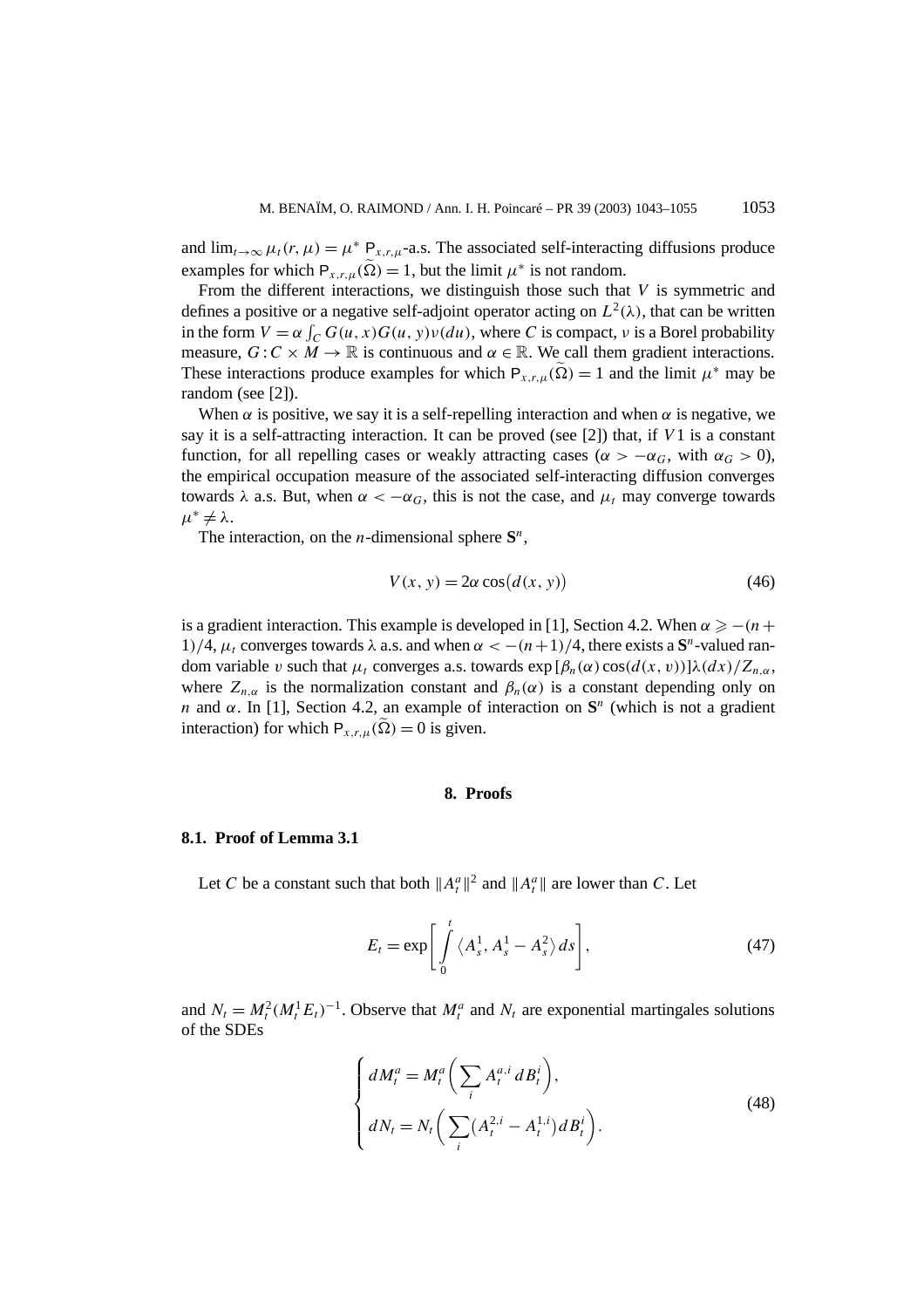Therefore

$$
\begin{cases}\n\frac{d}{ds}\mathsf{E}\left[\left(M_s^a\right)^2\right] = \mathsf{E}\left[\left(M_s^a\right)^2 \|A_s^a\|^2\right] \leqslant C \mathsf{E}\left[\left(M_s^a\right)^2\right],\\
\frac{d}{ds}\mathsf{E}\left[\left(N_s\right)^2\right] = \mathsf{E}\left[\left(N_s\right)^2 \|A_s^1 - A_s^2\|^2\right] \leqslant \delta^2(t) \mathsf{E}\left[\left(N_s\right)^2\right],\n\end{cases}\n\tag{49}
$$

for  $s \leq t$ . Hence, by Gronwall's lemma, for  $a \in \{1, 2\}$ 

$$
\begin{cases} \mathsf{E}\left[\left(M_t^a\right)^2\right] \leqslant e^{Ct}, \\ \mathsf{E}\left[\left(N_t^2\right)^2\right] \leqslant \exp\left(t\delta^2(t)\right). \end{cases} \tag{50}
$$

Notice that we also have

$$
|E_t - 1| \le \exp\bigl(Ct\delta(t)\bigr) - 1. \tag{51}
$$

Using these estimates and Schwartz inequality, we get

$$
|\mathsf{E}[M_t^2 Z_t] - \mathsf{E}[M_t^1 Z_t]| = |\mathsf{E}[Z_t (N_t E_t - 1) M_t^1]|
$$
  
\n
$$
\leq \mathsf{E}[(N_t (E_t - 1) + N_t - 1)^2]^{1/2} \mathsf{E}[(M_t^1)^2]^{1/2}
$$
  
\n
$$
\leq e^{Ct/2} \Big[ (\exp(Ct\delta(t)) - 1) \exp\Big(\frac{t\delta^2(t)}{2}\Big) + (\exp(t\delta^2(t)) - 1)^{1/2} \Big].
$$

Since  $e^u - 1 \leq u e^u$  we easily obtain

$$
\left|\mathsf{E}_{x,r,\mu}[Z_t]-\mathsf{E}_{x,\mu}[Z_t]\right|\leqslant\mathrm{e}^{Ct}\delta(t),\tag{52}
$$

for *C* large enough. This proves the lemma.  $\Box$ 

## **8.2. Proof of Propositions 5.1 and 6.1**

Let  $P^{\mu} = (P_t^{\mu})_{t \geq 0}$  denote the semigroup of the diffusion with generator  $L_{\mu}$ . LEMMA 8.1. – Let  $g : M \to \mathbb{R}$  be a bounded continuous function, then for  $t \ge 1$ ,

$$
\left|P_t^{\mu}g(x) - \Pi(\mu)g\right| \leqslant C \|g\|_{\infty} e^{-t/\kappa},\tag{53}
$$

*for some constant C and*  $\kappa$  *depending only on*  $\|V\|_{\infty}$ *.* 

*Proof.* – Let  $\|\cdot\|_2$  be the  $L^2$ -norm defined by

$$
||f||_2^2 = \int\limits_M f^2(x) \Pi(\mu)(dx).
$$
 (54)

Then, by standard semigroup inequalities (see [1], Section 5.2)

$$
||P_t^{\mu}g - \Pi(\mu)g||_2 \le e^{-t/\kappa}||g - \Pi(\mu)g||_2, \quad t > 0,
$$
\n(55)

$$
||P_t^{\mu}g - \Pi(\mu)g||_{\infty} \leq C t^{-n/2} ||g - \Pi(\mu)g||_2, \quad 0 < t \leq 1,
$$
 (56)

for some constant  $\kappa > 0$  and  $0 < C < \infty$  depending only on  $||V||_{\infty}$ . Combining (55) and (56) leads to